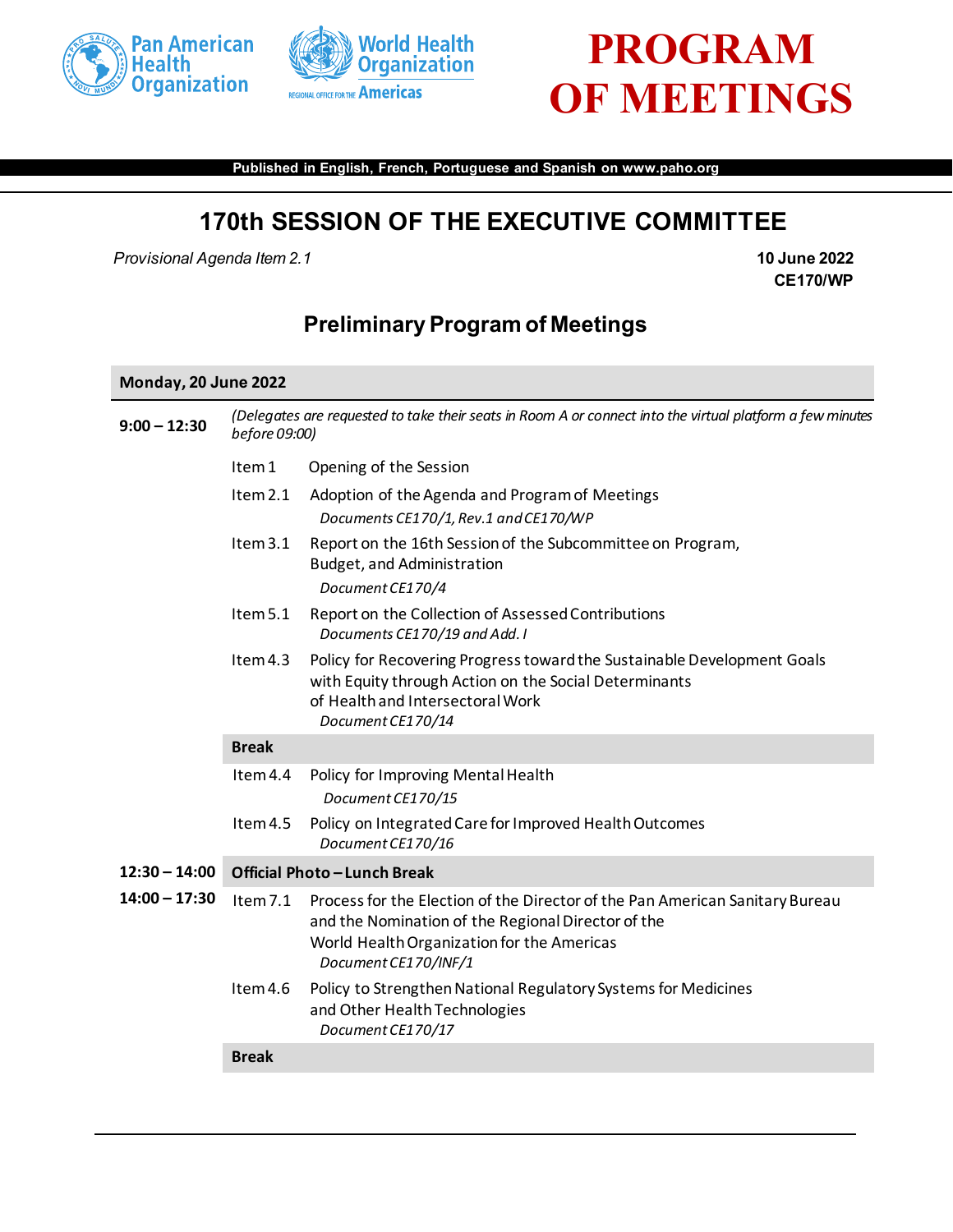**Monday, 20 June 2022** *(cont.)*

#### Item 4.7 Strategy on Regional Genomic Surveillance for Epidemic and Pandemic Preparedness and Response *Document CE170/18*

| l SPECIAL EVENTS                                                                | <b>Time</b>     | Venue  |
|---------------------------------------------------------------------------------|-----------------|--------|
| Meeting of the PAHO Award for Health Services<br>Management and Leadership 2022 | $13:00 - 14:00$ | Room C |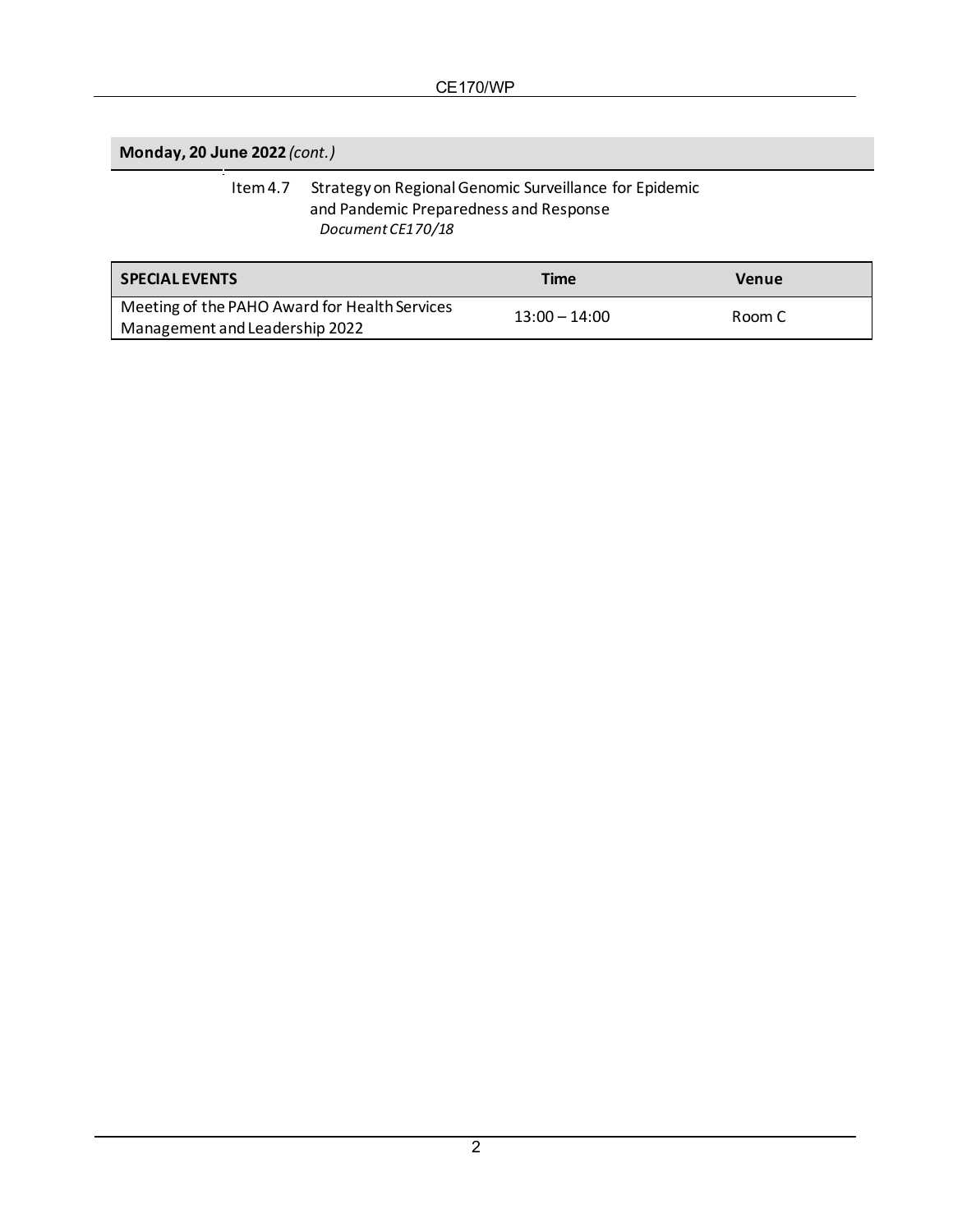## **Tuesday, 21 June 2022**

| $9:00 - 12:30$  | (Delegates are requested to take their seats in Room A or connect into the virtual platform a few minutes<br>before 09:00) |                                                                                                              |  |
|-----------------|----------------------------------------------------------------------------------------------------------------------------|--------------------------------------------------------------------------------------------------------------|--|
|                 | Item 5.2                                                                                                                   | Financial Report of the Director and Report of the External Auditor for 2021                                 |  |
|                 |                                                                                                                            | Official Document OD365                                                                                      |  |
|                 | Item 5.6                                                                                                                   | Report of the Office of Internal Audit for 2021                                                              |  |
|                 |                                                                                                                            | Document CE170/23                                                                                            |  |
|                 | <b>Break</b>                                                                                                               |                                                                                                              |  |
|                 | Item $3.7$                                                                                                                 | Report of the Audit Committee of PAHO<br>Document CE170/10                                                   |  |
|                 | Item $3.8$                                                                                                                 | Appointment of One Member to the Audit Committee of PAHO<br>Document CE170/11                                |  |
|                 | Item 5.3                                                                                                                   | Amendments to the Financial Regulations and Financial Rules of PAHO<br>Document CE170/20                     |  |
|                 | Item 5.4                                                                                                                   | Programming of the Budget Surplus                                                                            |  |
|                 |                                                                                                                            | Document CE170/21                                                                                            |  |
| $12:30 - 14:00$ | <b>Lunch Break</b>                                                                                                         |                                                                                                              |  |
| 14:00 – 17:30   | Consideration of Proposed Resolutions Pending Adoption                                                                     |                                                                                                              |  |
|                 | Item 7.2                                                                                                                   | Update on the COVID-19 Pandemic in the Region of the Americas                                                |  |
|                 |                                                                                                                            | Document CE170/INF/2                                                                                         |  |
|                 | Item 7.3                                                                                                                   | Report on Strategic Issues between PAHO and WHO<br>Document CE170/INF/3                                      |  |
|                 | Item $7.4$                                                                                                                 | Implementation of the International Health Regulations<br>Document CE170/INF/4                               |  |
|                 | <b>Break</b>                                                                                                               |                                                                                                              |  |
|                 | Item 5.5                                                                                                                   | Update on the Appointment of the External Auditor of PAHO<br>for 2024-2025 and 2026-2027                     |  |
|                 |                                                                                                                            | Document CE170/22                                                                                            |  |
|                 | Item 5.7                                                                                                                   | Update on the Master Capital Investment Fund<br>Document CE170/24                                            |  |
|                 | Item 5.8                                                                                                                   | Report on the Status of the Emergency Loan from the                                                          |  |
|                 |                                                                                                                            | Revolving Fund for Access to Vaccines to the Regional<br>Revolving Fund for Strategic Public Health Supplies |  |
|                 |                                                                                                                            | Document CE170/25                                                                                            |  |
|                 |                                                                                                                            |                                                                                                              |  |

| <b>SPECIAL EVENTS</b>                                                     | Time            | Venue  |
|---------------------------------------------------------------------------|-----------------|--------|
| Briefing Session: Cybersecurity and its consequences<br>for Public Health | $13:00 - 14:00$ | Room A |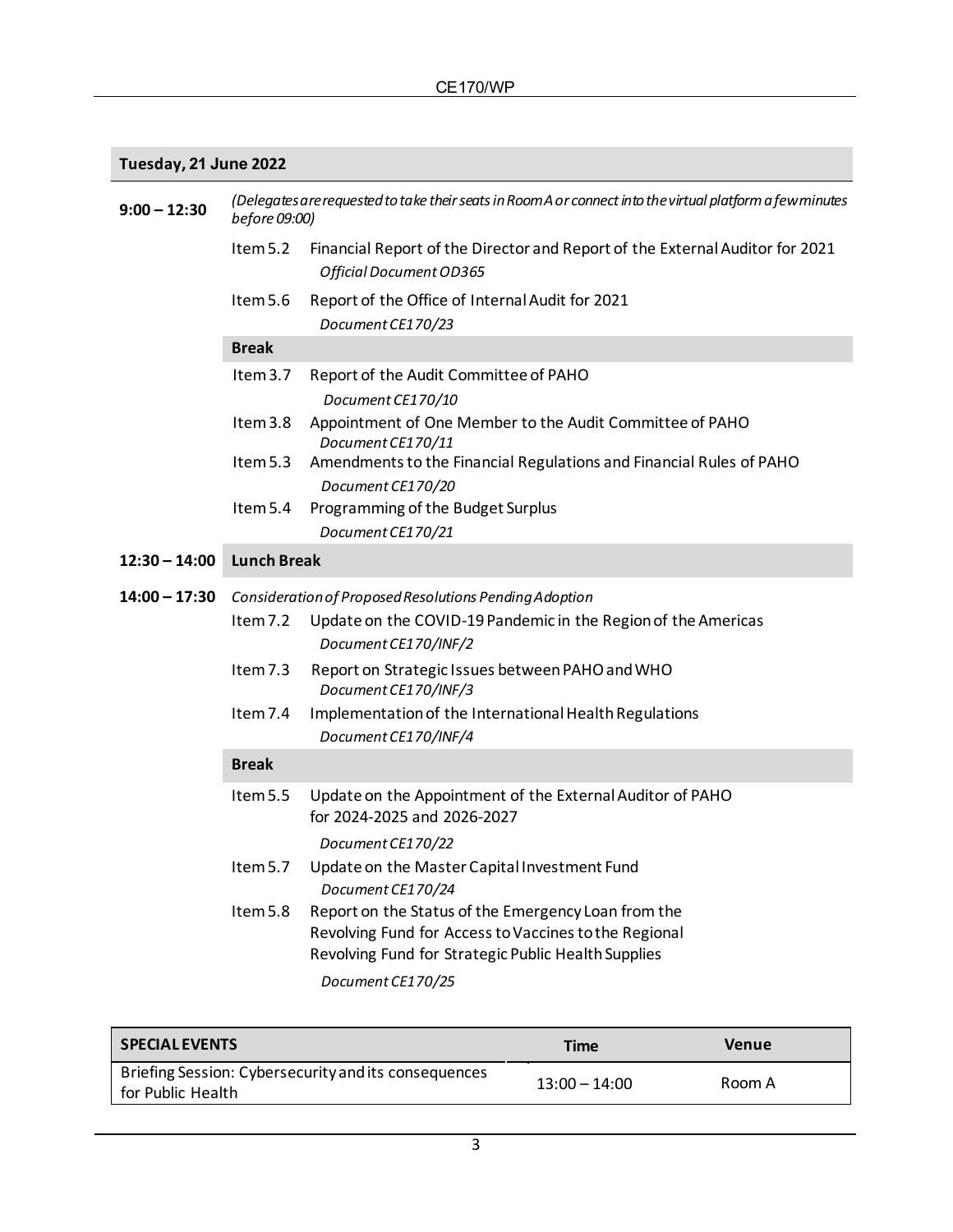## **Wednesday, 22 June 2022**

| $9:00 - 12:30$  | (Delegates are requested to take their seats in Room A or connect into the virtual platform a few minutes<br>before 09:00) |                                                                                                                                                                                                      |  |
|-----------------|----------------------------------------------------------------------------------------------------------------------------|------------------------------------------------------------------------------------------------------------------------------------------------------------------------------------------------------|--|
|                 | Consideration of Proposed Resolutions Pending Adoption                                                                     |                                                                                                                                                                                                      |  |
|                 | Item 4.1                                                                                                                   | Program Budget of the Pan American Health Organization<br>2022-2023: Proposed Amendments<br>Document CE170/12                                                                                        |  |
|                 | Item 4.2                                                                                                                   | Preliminary Report of the End-of-biennium Assessment<br>of the PAHO Program Budget 2020-2021/First Interim Report<br>on the Implementation of the PAHO Strategic Plan 2020-2025<br>Document CE170/13 |  |
|                 | <b>Break</b>                                                                                                               |                                                                                                                                                                                                      |  |
|                 | Item 3.2                                                                                                                   | PAHO Award for Health Services Management<br>and Leadership 2022<br>Documents CE170/5 and Add. I                                                                                                     |  |
|                 | Item 3.3                                                                                                                   | Engagement with non-State Actors<br>Document CE170/6                                                                                                                                                 |  |
|                 | Item 3.4                                                                                                                   | Non-State Actors in Official Relations with PAHO<br>Document CE170/7                                                                                                                                 |  |
| $12:30 - 14:00$ | <b>Lunch Break</b>                                                                                                         |                                                                                                                                                                                                      |  |
| $14:00 - 17:30$ | Consideration of Proposed Resolutions Pending Adoption                                                                     |                                                                                                                                                                                                      |  |
|                 | Item 7.6                                                                                                                   | Strategy and Plan of Action on Psychoactive Substance Use and<br>Public Health: Final Report<br>Document CE170/INF/6                                                                                 |  |
|                 | Item 7.7                                                                                                                   | Strategy and Plan of Action on Epilepsy: Final Report<br>Document CE170/INF/7                                                                                                                        |  |
|                 | Item 7.8                                                                                                                   | Plan of Action to Reduce the Harmful Use of Alcohol: Final Report<br>Document CE170/INF/8                                                                                                            |  |
|                 | Item 7.9                                                                                                                   | Strategy and Plan of Action on Urban Health: Final Report<br>Document CE170/INF/9                                                                                                                    |  |
|                 | Item 7.10                                                                                                                  | Plan of Action for Disaster Risk Reduction 2016-2021:<br><b>Final Report</b><br>Document CE170/INF/10                                                                                                |  |
|                 | <b>Break</b>                                                                                                               |                                                                                                                                                                                                      |  |
|                 | Item 7.11                                                                                                                  | Health Technology Assessment and Incorporation into Health Systems:<br><b>Final Report</b><br>Document CE170/INF/11                                                                                  |  |
|                 | Item 7.5                                                                                                                   | Monitoring of the Resolutions and Mandates of the<br>Pan American Health Organization<br>Document CE170/INF/5                                                                                        |  |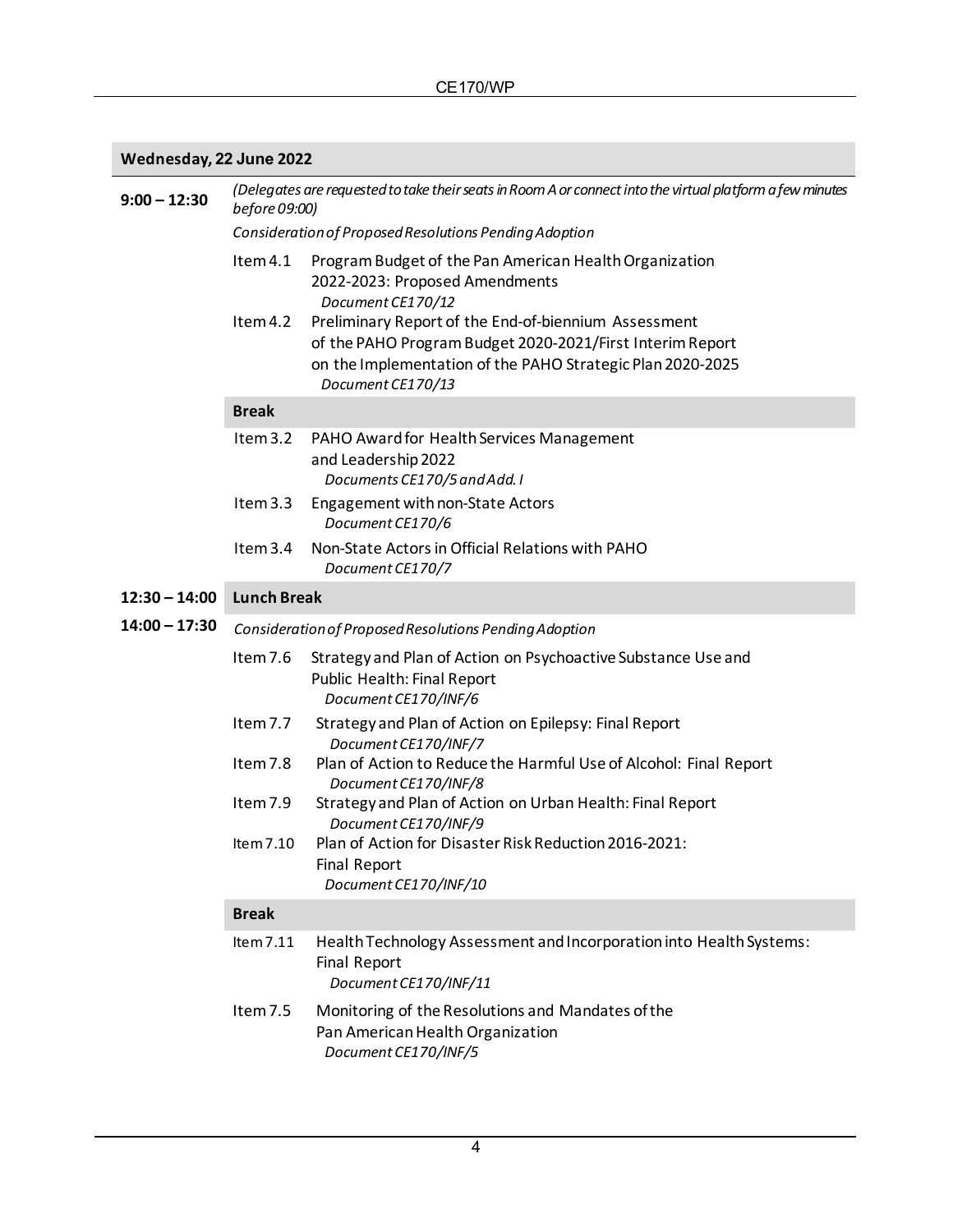### **Wednesday, 22 June 2022** *(cont.)*

#### Item 7.12 Progress Reports on Technical Matters: *Document CE170/INF/12*

- A. Plan of Action for Cervical Cancer Prevention and Control 2018-2030: Progress Report
- B. Plan of Action for Women's, Children's, and Adolescents' Health 2018-2030: Progress Report
- C. Plan of Action for Strengthening Information Systems for Health 2019-2023: Progress Report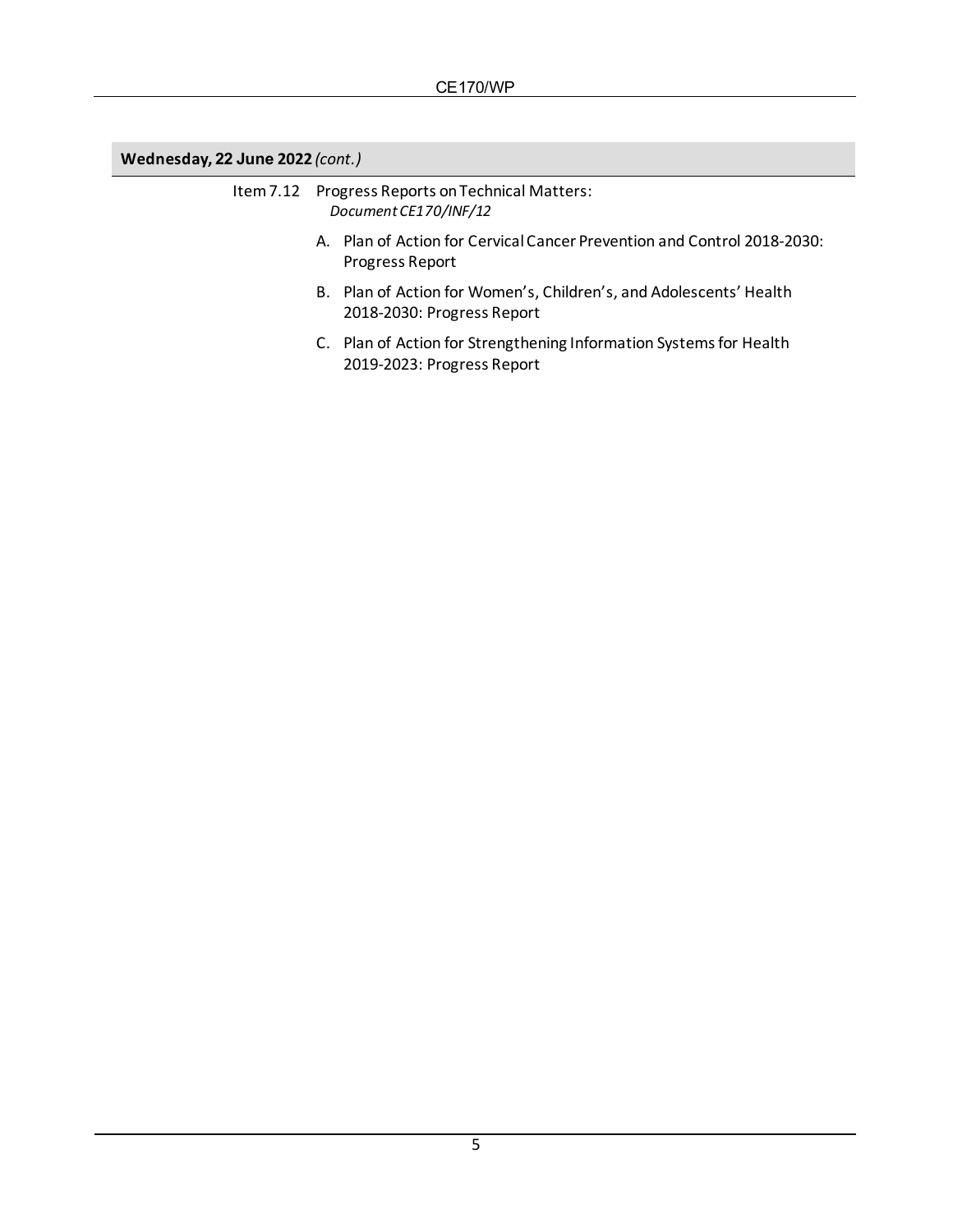## **Thursday, 23 June 2022**

| $9:00 - 12:30$  | (Delegates are requested to take their seats in Room A or connect into the virtual platform a few minutes<br>before 09:00) |                                                                                                                                                                                          |  |
|-----------------|----------------------------------------------------------------------------------------------------------------------------|------------------------------------------------------------------------------------------------------------------------------------------------------------------------------------------|--|
|                 | Consideration of Proposed Resolutions Pending Adoption                                                                     |                                                                                                                                                                                          |  |
|                 | Item 6.1                                                                                                                   | Amendments to the Pan American Sanitary Bureau Staff Regulations<br>and Rules<br>Document CE170/26                                                                                       |  |
|                 | Item 6.2                                                                                                                   | Human Resources Management in the Pan American Sanitary Bureau<br>Document CE170/27                                                                                                      |  |
|                 | Item 6.3                                                                                                                   | Statement by the Representative of the PAHO/WHO Staff Association<br>Document CE170/28                                                                                                   |  |
|                 | <b>Break</b>                                                                                                               |                                                                                                                                                                                          |  |
|                 | Item 6.4                                                                                                                   | Preventing and Responding to Sexual Exploitation and Abuse in PAHO<br>Document CE170/29                                                                                                  |  |
|                 | Item 3.5                                                                                                                   | Report of the Ethics Office for 2021<br>Document CE170/8                                                                                                                                 |  |
|                 | Item 3.6                                                                                                                   | Report of the Investigations Office for 2021<br>Document CE170/9                                                                                                                         |  |
| $12:30 - 14:00$ | <b>Lunch Break</b>                                                                                                         |                                                                                                                                                                                          |  |
| $14:00 - 17:30$ |                                                                                                                            | Consideration of Proposed Resolutions Pending Adoption                                                                                                                                   |  |
|                 |                                                                                                                            | Item 7.12 Progress Reports on Technical Matters: (cont.)<br>Document CE170/INF/12                                                                                                        |  |
|                 |                                                                                                                            | D. Plan of Action for the Elimination of Industrially Produced Trans-Fatty<br>Acids 2020-2025: Midterm Review                                                                            |  |
|                 |                                                                                                                            | E. Access and Rational Use of Strategic and High-cost Medicines and<br>Other Health Technologies: Progress Report                                                                        |  |
|                 |                                                                                                                            | Item 7.13 Resolutions and other Actions of Intergovernmental Organizations<br>of Interest to PAHO:<br>Document CE170/INF/13                                                              |  |
|                 |                                                                                                                            | A. Seventy-fifth World Health Assembly<br><b>B.</b> Subregional Organizations                                                                                                            |  |
|                 | <b>Break</b>                                                                                                               |                                                                                                                                                                                          |  |
|                 | Item $2.2$                                                                                                                 | Representation of the Executive Committee at the<br>30th Pan American Sanitary Conference of PAHO, 74th Session<br>of the Regional Committee of WHO for the Americas<br>Document CE170/2 |  |
|                 | Item $2.3$                                                                                                                 | Draft Provisional Agenda of the 30th Pan American Sanitary Conference<br>of PAHO, 74th Session of the Regional Committee of WHO for the Americas<br>Document CE170/3                     |  |
|                 | Item <sub>7</sub>                                                                                                          | <b>Other Matters</b>                                                                                                                                                                     |  |
|                 | Item 8                                                                                                                     | Closure of the Session                                                                                                                                                                   |  |